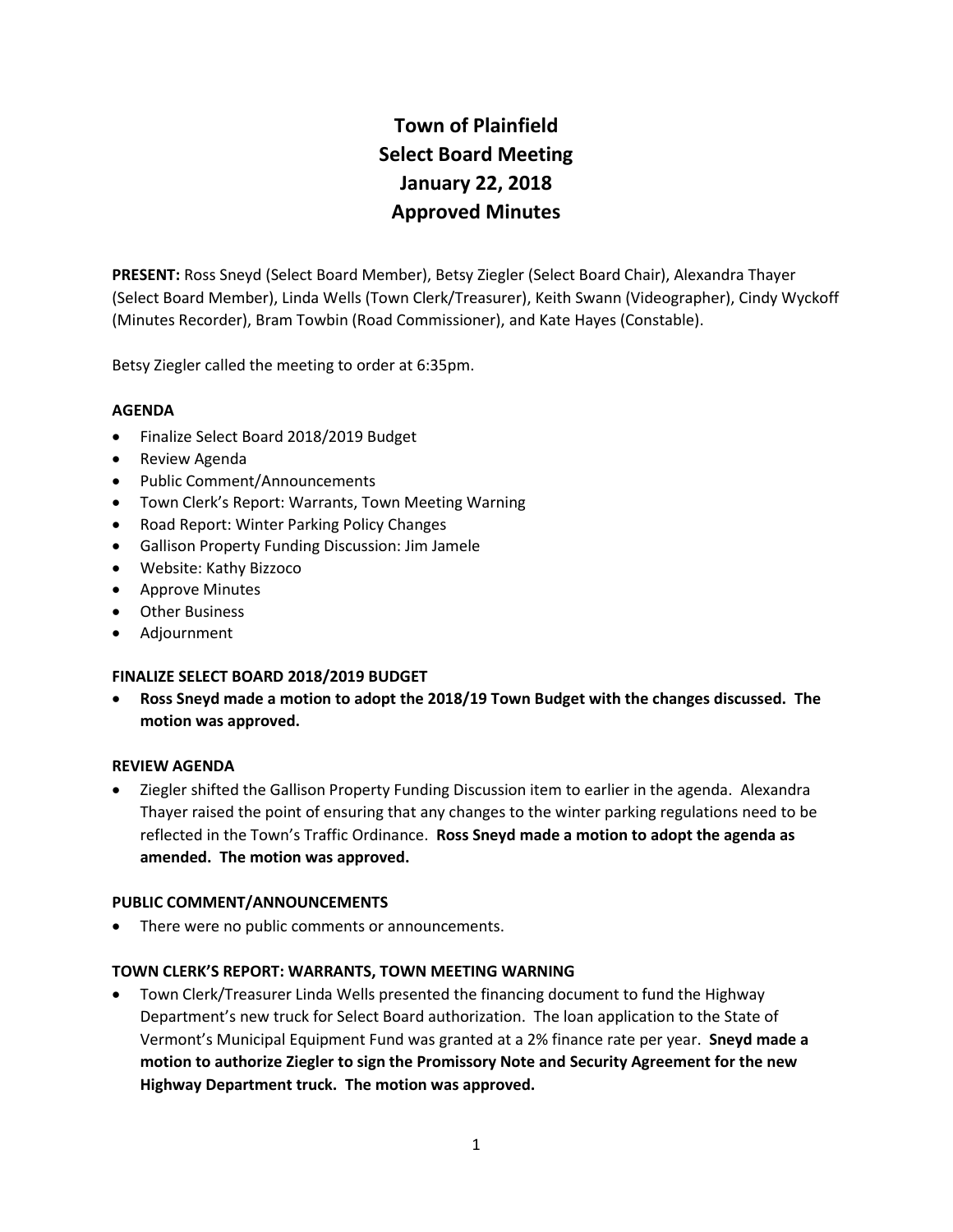- **Sneyd made a motion to approve warrants for 1/12/18, 1/12/18, 1/19/18, and 1/19/18. The motion was approved.**
- **Sneyd made a motion to approve a Fleet Permit application for Newport Sand and Gravel dba Carroll Concrete.** The permit stipulates that the company must abide by all speed limits in the Town. **The motion was approved.**
- Wells announced that there are numerous vacancies on Town committees and boards, including the Animal Control Officer position, the Health Officer position, and positions on the Select Board, the Development Review Board, the Planning Commission, and the Conservation Commission. Anyone interested in serving should contact the Town Clerk's office.
- The Select Board reviewed the Warning for the upcoming Town Meeting. Discussion followed on various articles, including the purchase of the Gallison property, the non-binding Energy Conservation resolution, and the difference between the two funding requests from Green Mountain Transit Authority. Discussion also included the financing figures for the purchase of the Gallison property and the allocation of surplus dollars for the Town Hall Opera House. Ziegler explained the need to provide more parking near to the Town Hall Opera House, including the related benefits to the Town. Thayer noted her ongoing concerns regarding the additional costs, above and beyond the purchase price, that might be associated with the Gallison house compared to the limited number of parking spaces the property will provide.

# **ROAD REPORT: WINTER PARKING POLICY CHANGES**

- Road Commissioner Bram Towbin explained the rationale behind why the Town recently sold one of its trucks, noting the expense and difficulty in getting parts for the 1973 engine.
- Towbin stated the need for signs that clarify when and where cars can be parked on Town streets and roads during the winter months. Towbin and Constable Kate Hayes recommended posting uniform signs that state that there is no parking on any streets or roads from 11pm to 6am, November 1 to April 30 annually. Discussion ensued regarding the wording of the signs, where they should be posted, ensuring that the verbiage on the signs aligns with the parking portion of Town's current Traffic Ordinance, the need to move parked cars after 72 hours, and instituting a procedure for the Constable to give three warnings before a car is towed. **Sneyd made a motion to authorize Road Commissioner Towbin to have the new signs printed and posted. The motion was approved.** Sneyd related a recent hit-and-run incident on Middle Road where a vehicle hit a tree.

#### **TOWN MEETING WARNING DISCUSSION, CONTINUED**

 After a brief continuation of the Town Meeting Warning discussion, **Sneyd made a motion to approve the Warning for Town Meeting as presented by Wells. The motion was approved.** 

#### **WEBSITE: KATHY BIZZOCO**

 Webmaster Kathy Bizzoco was not present. Sneyd noted that there have been delays related to getting the new website up and running. Despite the need to post additional information to the site, Sneyd recommended that it be launched with a note indicating that the site is still under construction. Discussion followed on who, the webmaster versus others who post to the site, should be responsible for posting events to the calendar. Sneyd requested that anyone with photos of Plainfield that they would like to propose for the website should contact Bizzoco.